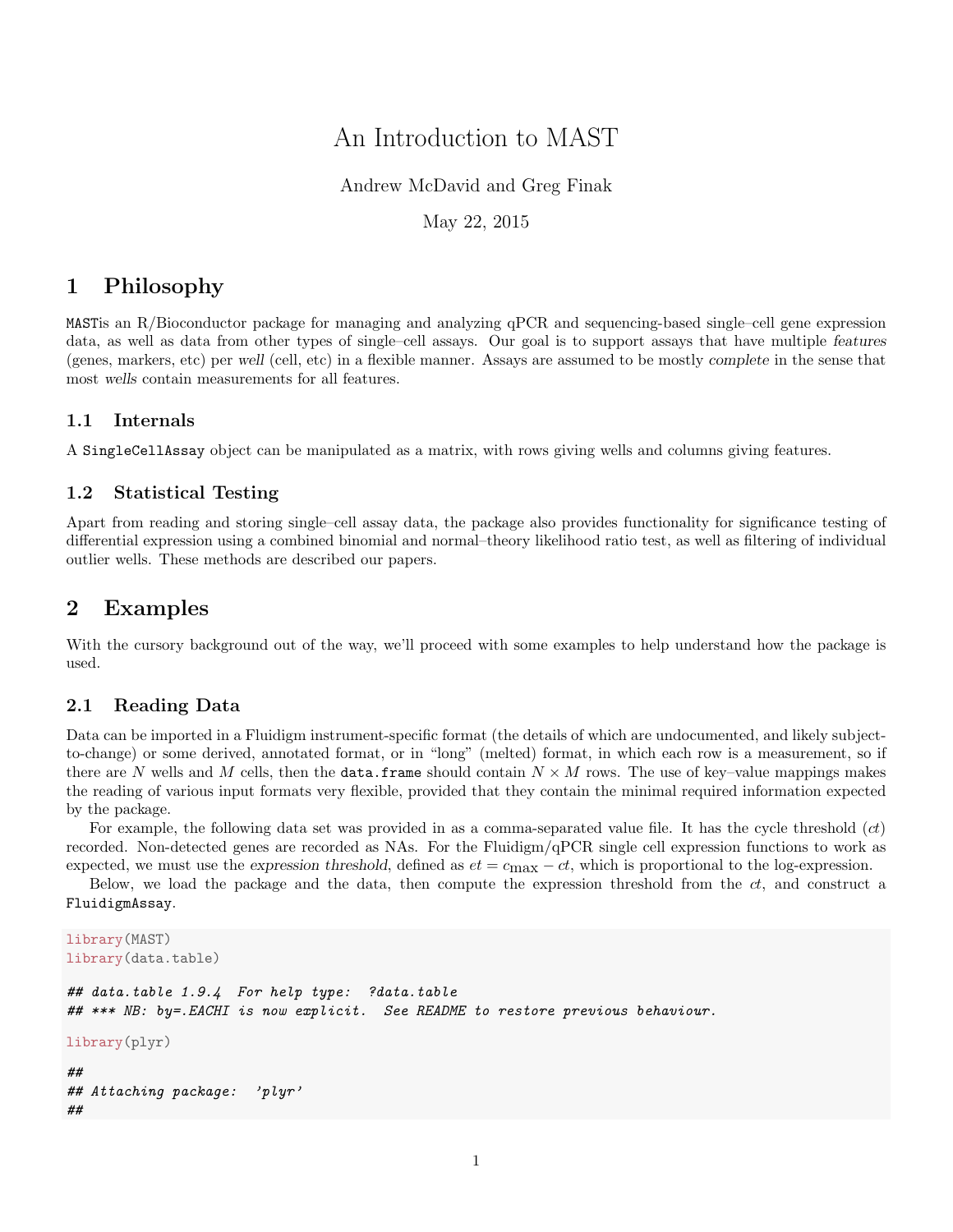```
## The following object is masked from 'package:MAST':
##
## summarize
##
## The following objects are masked from 'package:reshape':
##
## rename, round_any
data(vbeta)
colnames(vbeta)
vbeta <- computeEtFromCt(vbeta)
vbeta.fa <- FluidigmAssay(vbeta, idvars=c("Subject.ID", "Chip.Number", "Well"),
                          primerid='Gene', measurement='Et', ncells='Number.of.Cells',
                          geneid="Gene", cellvars=c('Number.of.Cells', 'Population'),
                          phenovars=c('Stim.Condition','Time'), id='vbeta all')
show(vbeta.fa)
```
We see that the variable vbeta is a data.frame from which we construct the FluidigmAssay object. The idvars is the set of column(s) in vbeta that uniquely identify a well (globally), the primerid is a column(s) that specify the feature measured at this well. The measurement gives the column name containing the log-expression measurement, ncells contains the number of cells (or other normalizing factor) for the well. geneid, cellvars, phenovars all specify additional columns to be included in the featureData, phenoData and cellData (TODO: wellData). The output is a FluidigmAssay object with 456 wells and 75 features.

We can access the feature–level metadata and the cell–level metadata using the fData and cData accessors.

```
head(fData(vbeta.fa),3)
```

| ## |           | primerid Gene           |           |
|----|-----------|-------------------------|-----------|
|    |           | ## B3GAT1 B3GAT1 B3GAT1 |           |
|    | ## BAX    | <b>BAX</b>              | BAX       |
|    | $##$ BCL2 |                         | BCL2 BCL2 |

head(cData(vbeta.fa),3)

| ## |                |  | Number.of.Cells |       |                                             |                |  | Population wellKey Subject. ID |
|----|----------------|--|-----------------|-------|---------------------------------------------|----------------|--|--------------------------------|
|    | ## Sub01 1 A01 |  |                 |       | 1 CD154+VbetaResponsive Sub01 1 A01         |                |  | Sub01                          |
|    | ## Sub01 1 A02 |  |                 |       | 1 CD154+VbetaResponsive Sub01 1 A02         |                |  | Sub01                          |
|    | ## Sub01 1 A03 |  |                 |       | 1 CD154+VbetaResponsive Sub01 1 A03         |                |  | Sub01                          |
|    | $\#$ #         |  |                 |       | Chip.Number Well Stim.Condition Time ncells |                |  |                                |
|    | ## Sub01 1 A01 |  |                 |       | Stim(SEB) 12<br>1 A01                       |                |  |                                |
|    | ## Sub01 1 A02 |  |                 |       | 1 A02 Stim(SEB) 12                          | $\overline{1}$ |  |                                |
|    | ## Sub01 1 A03 |  |                 | 1 A03 | $Stim(SEB)$ 12                              | 1              |  |                                |
|    |                |  |                 |       |                                             |                |  |                                |

We see this gives us the set of genes measured in the assay, or the cell-level metadata (i.e. the number of cells measured in the well, the population this cell belongs to, the subject it came from, the chip it was run on, the well id, the stimulation it was subjected to, and the timepoint for the experiment this cell was part of). The wellKey are concatenated idvars columns, helping to ensure consistency when splitting and merging MASTobjects. TODO: Some of this "cell–level" information could arguably be part of the @phenoData slot of the object. This functionality is forthcoming but doesn't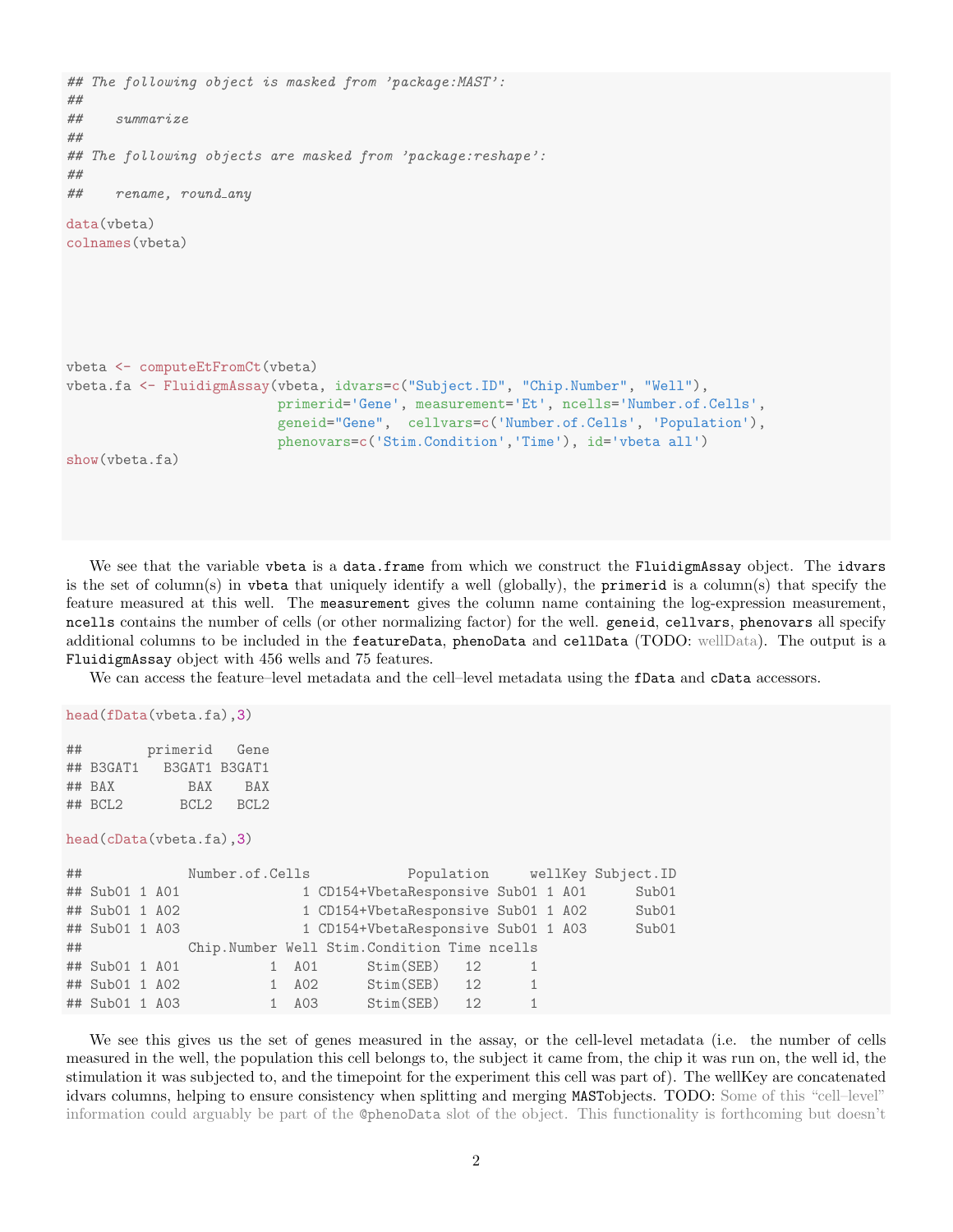limit what can be done with the package at this stage.

#### 2.2 Subsetting, splitting, combining

It's possible to subset MASTobjects by wells and features. Square brackets ("[") will index on the first index and by features on the second index. Integer and boolean and indices may be used, as well as character vectors naming the cellKey or the feature (via the primerid). There is also a subset method, which will evaluate its argument in the frame of the cData, hence will subset by wells.

```
sub1 \leftarrow vbeta.fa[1:10.]show(sub1)
## FluidigmAssay on layer Et
## 1 Layers; 10 wells; 75 features
## id: vbeta all
sub2 <- subset(vbeta.fa, Well=='A01')
show(sub2)
## FluidigmAssay on layer Et
## 1 Layers; 5 wells; 75 features
## id: vbeta all
sub3 <- vbeta.fa[1:10,6:10]
show(sub3)
## FluidigmAssay on layer Et
## 1 Layers; 10 wells; 5 features
## id: vbeta all
cellData(sub3)
## An object of class 'AnnotatedDataFrame'
## rowNames: Sub01 1 A01 Sub01 1 A02 ... Sub01 1 A10 (10 total)
## varLabels: Number.of.Cells Population ... ncells (9 total)
## varMetadata: labelDescription
featureData(sub3)
## An object of class 'AnnotatedDataFrame'
## rowNames: CCL4 CCL5 ... CCR5 (5 total)
## varLabels: primerid Gene
## varMetadata: labelDescription
```
The cellData and featureData AnnotatedDataFrames are subset accordingly as well.

A MASTmay be split into a list of MAST, which is known as an SCASet. The split method takes an argument which names the column (factor) on which to split the data. Each level of the factor will be placed in its own MASTwithin the SCASet.

```
sp1 <- split(vbeta.fa, 'Subject.ID')
show(sp1)
## SCASet of size 2
## Samples Sub01, Sub02
```
The splitting variable can either be a character vector naming column(s) of the MAST, or may be a factor or list of factors.

It's possible to combine MASTobjects or an SCASet with the combine method.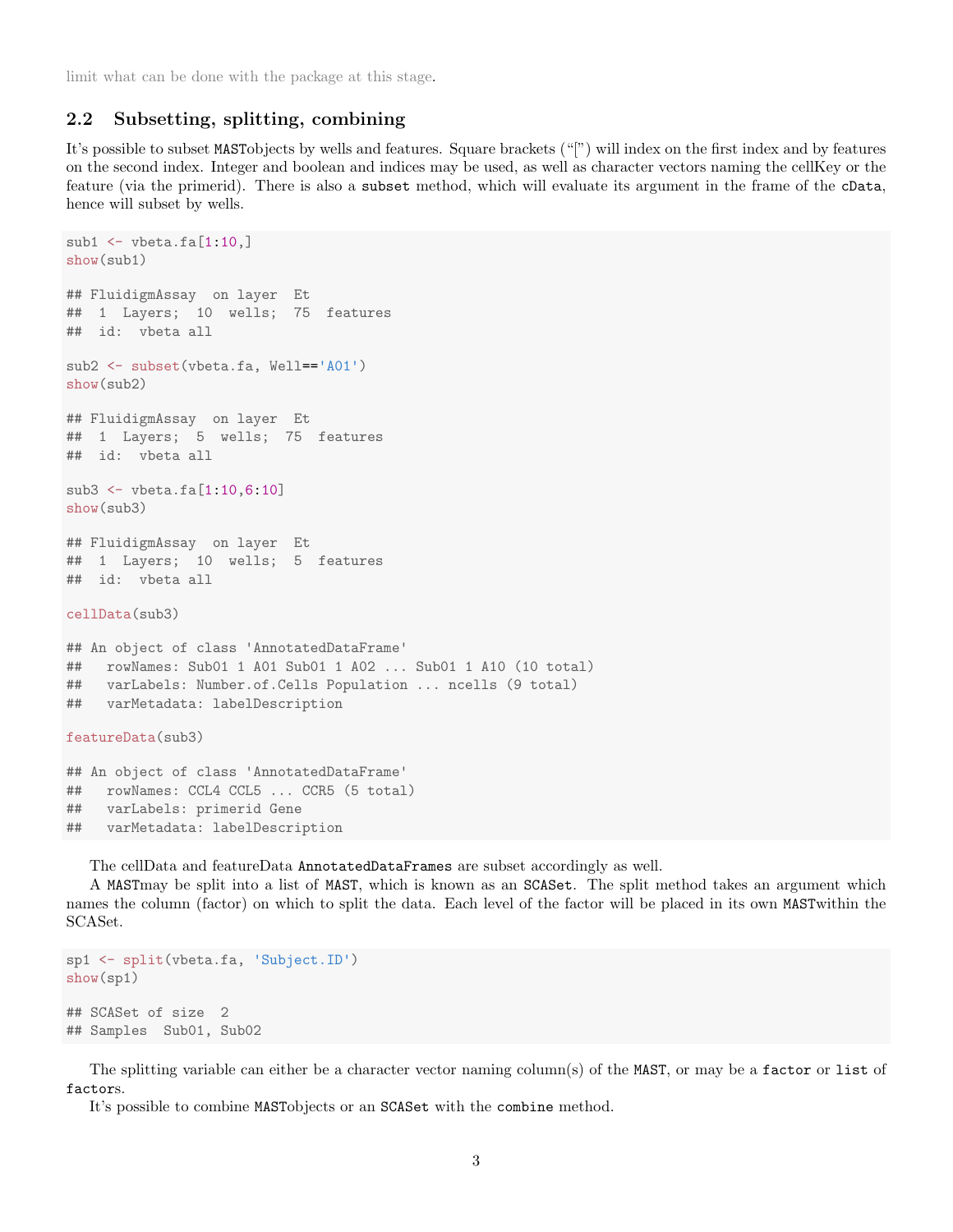```
combine(x=sp1[[1]],y=sp1[[2]])
```

```
## Note: method with signature 'DataLayer#DataLayer' chosen for function 'combine',
## target signature 'SingleCellAssay#SingleCellAssay'.
## "SingleCellAssay#ANY" would also be valid
## FluidigmAssay on layer Et
## 1 Layers; 456 wells; 75 features
## id: Sub01
combine(sp1)
## FluidigmAssay on layer Et
## 1 Layers; 456 wells; 75 features
## id: Sub01
```
#### 2.2.1 Modifying the cellData or featureData

Combine also can take a vector or data.frame or AnnotatedDataFrame and append it to the cellData or featureData. The number of rows must match the number of wells or number of features, and determines to which component the argument will be appended.

```
newData <- data.frame(otherVariable=rnorm(nrow(vbeta.fa)))
vbetaWithNewData <- combine(vbeta.fa, newData)
head(cData(vbetaWithNewData))
```

| ## |                |  | Number.of.Cells |     |                                                           |    |              |  | Population wellKey Subject. ID |
|----|----------------|--|-----------------|-----|-----------------------------------------------------------|----|--------------|--|--------------------------------|
|    | ## Sub01 1 A01 |  |                 |     | 1 CD154+VbetaResponsive Sub01 1 A01                       |    |              |  | Sub01                          |
|    | ## Sub01 1 A02 |  |                 |     | 1 CD154+VbetaResponsive Sub01 1 A02                       |    |              |  | Sub01                          |
|    | ## Sub01 1 A03 |  |                 |     | 1 CD154+VbetaResponsive Sub01 1 A03                       |    |              |  | Sub01                          |
|    | ## Sub01 1 A04 |  |                 |     | 1 CD154+VbetaResponsive Sub01 1 A04                       |    |              |  | Sub01                          |
|    | ## Sub01 1 A05 |  |                 |     | 1 CD154+VbetaResponsive Sub01 1 A05                       |    |              |  | Sub01                          |
|    | ## Sub01 1 A06 |  |                 |     | 1 CD154+VbetaResponsive Sub01 1 A06                       |    |              |  | Sub01                          |
| ## |                |  |                 |     | Chip.Number Well Stim.Condition Time ncells otherVariable |    |              |  |                                |
|    | ## Sub01 1 A01 |  | $\mathbf{1}$    | A01 | Stim(SEB)                                                 | 12 | $\mathbf{1}$ |  | 1.9002508                      |
|    | ## Sub01 1 A02 |  | $\mathbf{1}$    |     | Stim(SEB)<br>A02                                          | 12 | $\mathbf{1}$ |  | $-2.3759292$                   |
|    | ## Sub01 1 A03 |  | $\mathbf{1}$    | A03 | Stim(SEB)                                                 | 12 | $\mathbf{1}$ |  | 1.4444909                      |
|    | ## Sub01 1 A04 |  | $\mathbf{1}$    | A04 | Stim(SEB)                                                 | 12 | $\mathbf{1}$ |  | $-2.3648527$                   |
|    | ## Sub01 1 A05 |  | $\mathbf{1}$    | A05 | Stim(SEB)                                                 | 12 | $\mathbf{1}$ |  | $-0.3063874$                   |
|    | ## Sub01 1 A06 |  | $\mathbf{1}$    | A06 | Stim(SEB)                                                 | 12 | $\mathbf{1}$ |  | 0.9867860                      |

### 2.3 Filtering

We can filter and perform some significance tests on the MAST. We may want to filter any wells with at least two outlier cells where the discrete and continuous parts of the signal are at least 9 standard deviations from the mean. This is a very conservative filtering criteria. We'll group the filtering by the number of cells.

We'll split the assay by the number of cells and look at the concordance plot after filtering.

```
vbeta.split<-split(vbeta.fa,"Number.of.Cells")
#see default parameters for plotSCAConcordance
plotSCAConcordance(vbeta.split[[1]],vbeta.split[[2]],
                  filterCriteria=list(nOutlier = 1, sigmaContinuous = 9,
                      sigmaProportion = 9))
## Sum of Squares before Filtering: 14.95
## After filtering: 12.4
## Difference: 2.54
```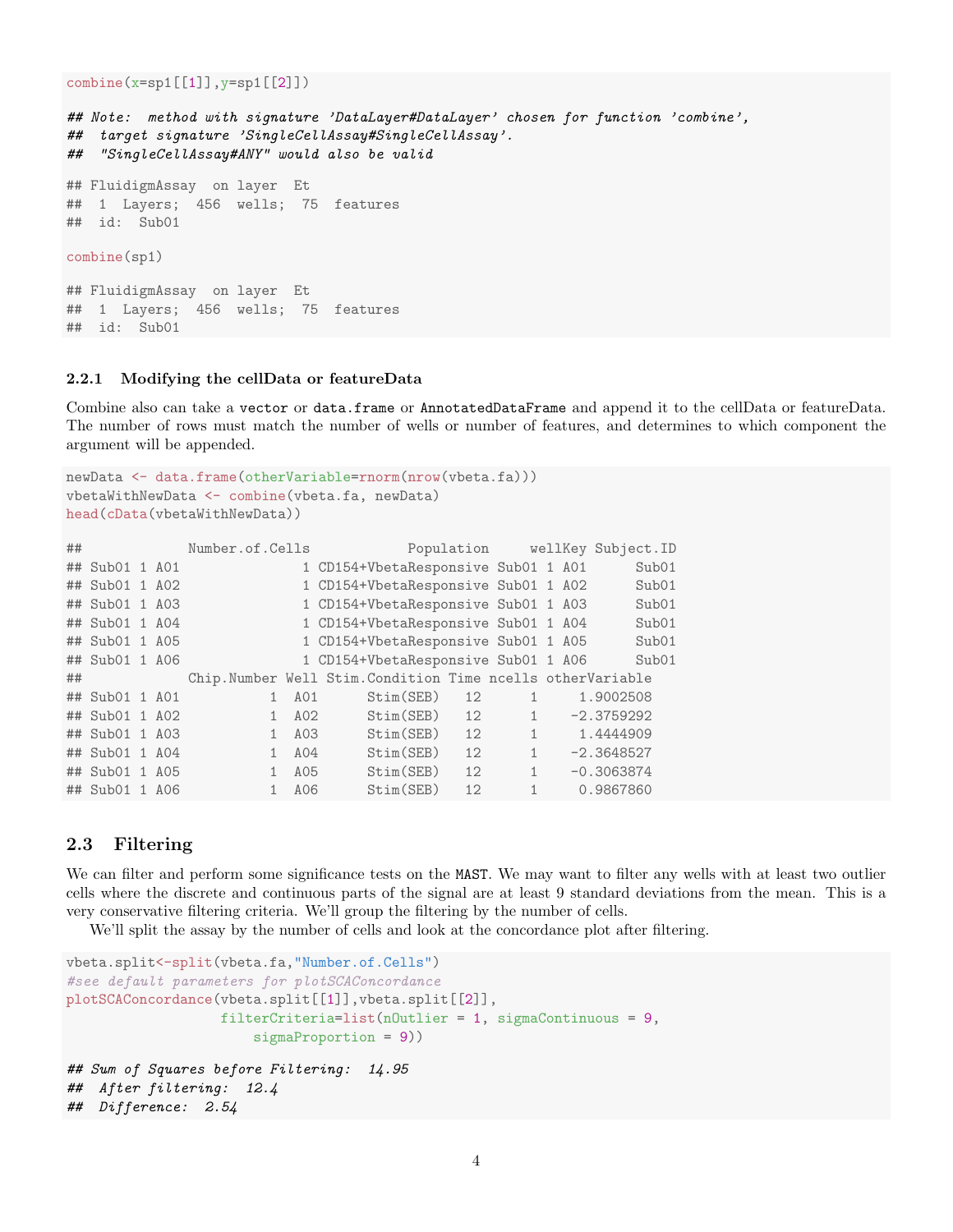

The filtering function has several other options, including whether the filter shuld be applied (thus returning a new SingleCellAssay object) or returned as a matrix of boolean values.

vbeta.fa

```
## FluidigmAssay on layer Et
## 1 Layers; 456 wells; 75 features
## id: vbeta all
## Split by 'ncells', apply to each component, then recombine
vbeta.filtered <- filter(vbeta.fa, groups='ncells')
## Returned as boolean matrix
was.filtered <- filter(vbeta.fa, apply_filter=FALSE)
## Wells filtered for being discrete outliers
head(subset(was.filtered, pctout))
## intout null pctout
## Sub01 1 D05 FALSE TRUE TRUE
## Sub01 1 D06 FALSE TRUE TRUE
## Sub01 1 D07 FALSE TRUE TRUE
## Sub01 1 D08 FALSE TRUE TRUE
## Sub01 1 D10 FALSE TRUE TRUE
## Sub01 1 D11 FALSE TRUE TRUE
```
There's also some functionality for visualizing the filtering.

burdenOfFiltering(vbeta.fa, 'ncells', byGroup=TRUE)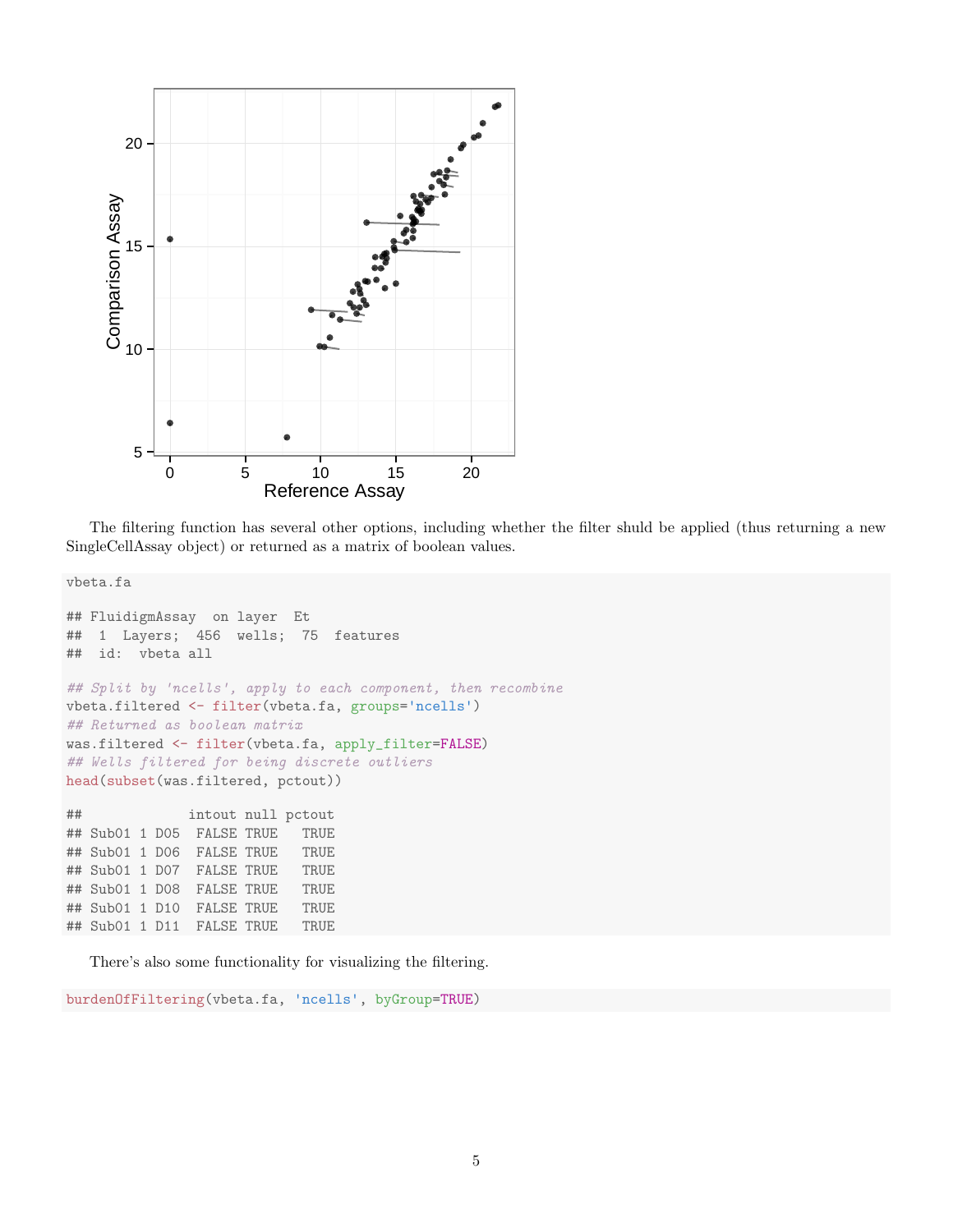

### 2.4 Significance testing under the Hurdle model

There are two frameworks available in the package. The first framework  $z \text{lm}$  offers a full linear model to allow arbitrary comparisons and adjustment for covariates. The second framework LRT can be considered essentially performing t-tests (respecting the discrete/continuous nature of the data) between pairs of groups. LRT is subsumed by the first framework, but might be simpler for some users, so has been kept in the package.

We'll describe  $z \text{lm}$ . Models are specified in terms of the variable used as the measure and covariates present in the cellData using symbolic notation, just as the lm function in R.

```
vbeta.1 <- subset(vbeta.fa, ncells==1)
## Consider the first 20 genes
vbeta.1 \leftarrow vbeta.1[,1:20]
layername(vbeta.1)
## [1] "Et"
head(cData(vbeta.1))
## Number.of.Cells Population wellKey Subject.ID
## Sub01 1 A01 1 CD154+VbetaResponsive Sub01 1 A01 Sub01
## Sub01 1 A02 1 CD154+VbetaResponsive Sub01 1 A02 Sub01
## Sub01 1 A03 1 CD154+VbetaResponsive Sub01 1 A03 Sub01
## Sub01 1 A04 1 CD154+VbetaResponsive Sub01 1 A04 Sub01
## Sub01 1 A05 1 CD154+VbetaResponsive Sub01 1 A05 Sub01
## Sub01 1 A06 1 CD154+VbetaResponsive Sub01 1 A06 Sub01
## Chip.Number Well Stim.Condition Time ncells
## Sub01 1 A01 1 A01 Stim(SEB) 12 1
## Sub01 1 A02 1 A02 Stim(SEB) 12 1
## Sub01 1 A03 1 A03 Stim(SEB) 12 1
## Sub01 1 A04 1 A04 Stim(SEB) 12 1
## Sub01 1 A05 1 A05 Stim(SEB) 12 1
## Sub01 1 A06 1 A06 Stim(SEB) 12 1
```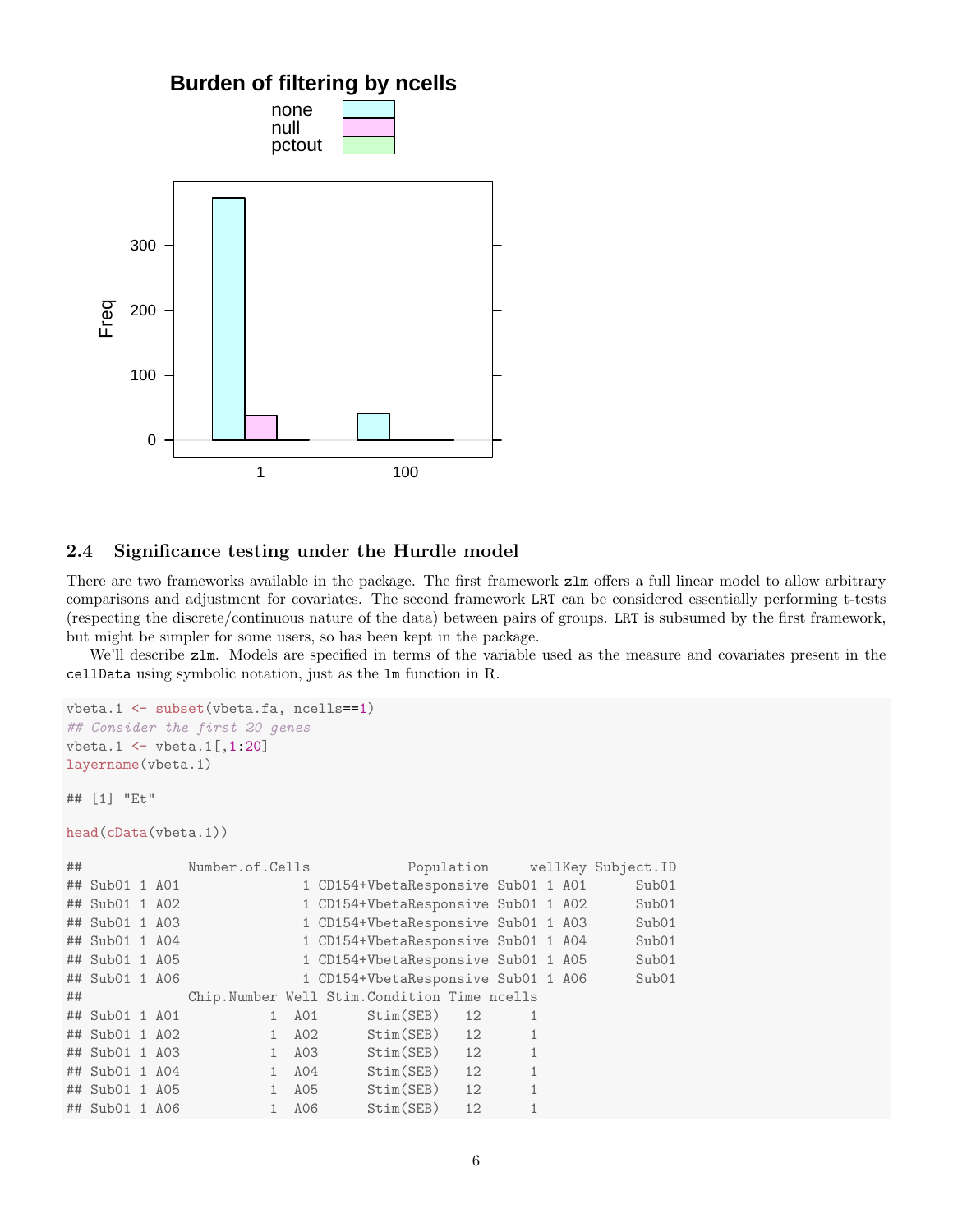Now, for each gene, we can regress on Et the factors Population and Subject.ID.

In each gene, we'll fit a Hurdle model with a separate intercept for each population and subject. A an S4 object of class "ZlmFit" is returned, containing slots with the genewise coefficients, variance-covariance matrices, etc.

```
library(ggplot2)
library(reshape)
library(abind)
zlm.output <- zlm.SingleCellAssay(~ Population + Subject.ID, vbeta.1, method='glm',
                              ebayes=TRUE)
show(zlm.output)
## Fitted zlm on 20 genes and 413 cells.
## Using GLMlike ~ Population + Subject.ID
## returns a data.table with a summary of the fit
coefAndCI <- summary(zlm.output, logFC=FALSE)
coefAndCI <- coefAndCI[contrast != '(Intercept)',]
coefAndCI[,contrast:=abbreviate(contrast)]
## Fitted zlm with top 2 genes per contrast:
## ( Wald Z-scores on discrete )
## primerid PCD154+VR PCD154+VU PCD154- PpVR PpVU S.ID
## CCR7 -6.3* -4.7* -4.0* -2.4* -3.2* 2.9*
## CD28 -1.6 -3.8* -3.2* 0.2 -0.6 -1.8
## CD3g -1.3 -1.8 0.9 2.0* 1.3* 1.5
            -0.5 -2.6 -2.2 1.3 -0.6 -3.7*## CD40LG 5.1* -0.3 -1.1 1.7 1.2 -1.8
ggplot(coefAndCI, aes(x=contrast, y=coef, ymin=ci.lo, ymax=ci.hi, col=component))+
   geom_pointrange(position=position_dodge(width=.5)) +facet_wrap(~primerid) +
   theme(axis.text.x=element_text(angle=45, hjust=1)) + coord_cartesian(ylim=c(-3, 3))
```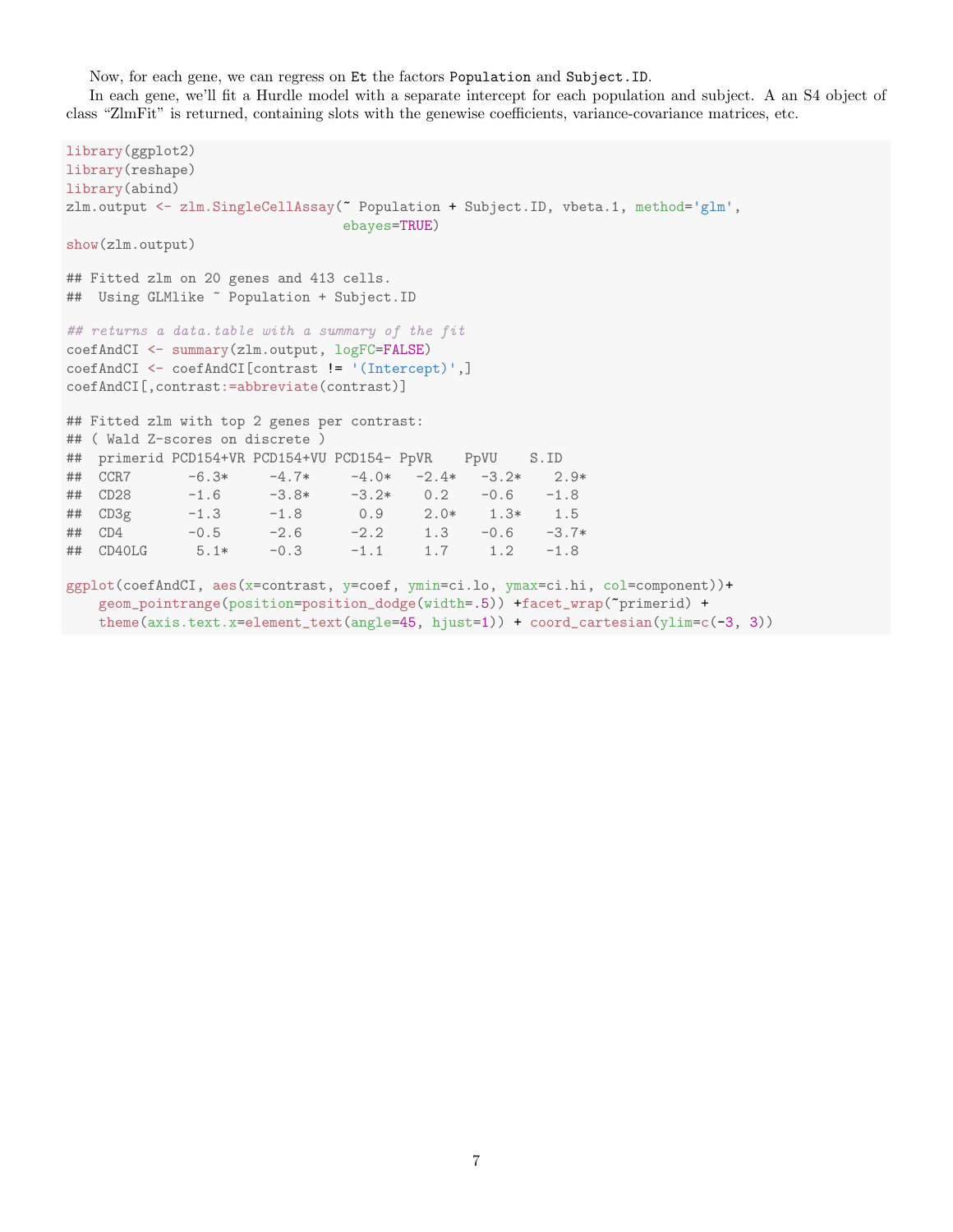



The combined test for differences in proportion expression/average expression is found by calling a likelihood ratio test on the fitted object. An array of genes, metrics and test types is returned. We'll plot the -log10 P values by gene and test type.

```
zlm.lr <- lrTest(zlm.output, 'Population')
## Refitting on reduced model...
## .
## Done!
dimnames(zlm.lr)
## $primerid
## [1] "B3GAT1" "BAX" "BCL2" "CCL2" "CCL3" "CCL4" "CCL5"
## [8] "CCR2" "CCR4" "CCR5" "CCR7" "CD109" "CD27" "CD28"
## [15] "CD38" "CD3d" "CD3g" "CD4" "CD40LG" "CD45"
##
## $test.type
## [1] "cont" "disc" "hurdle"
##
```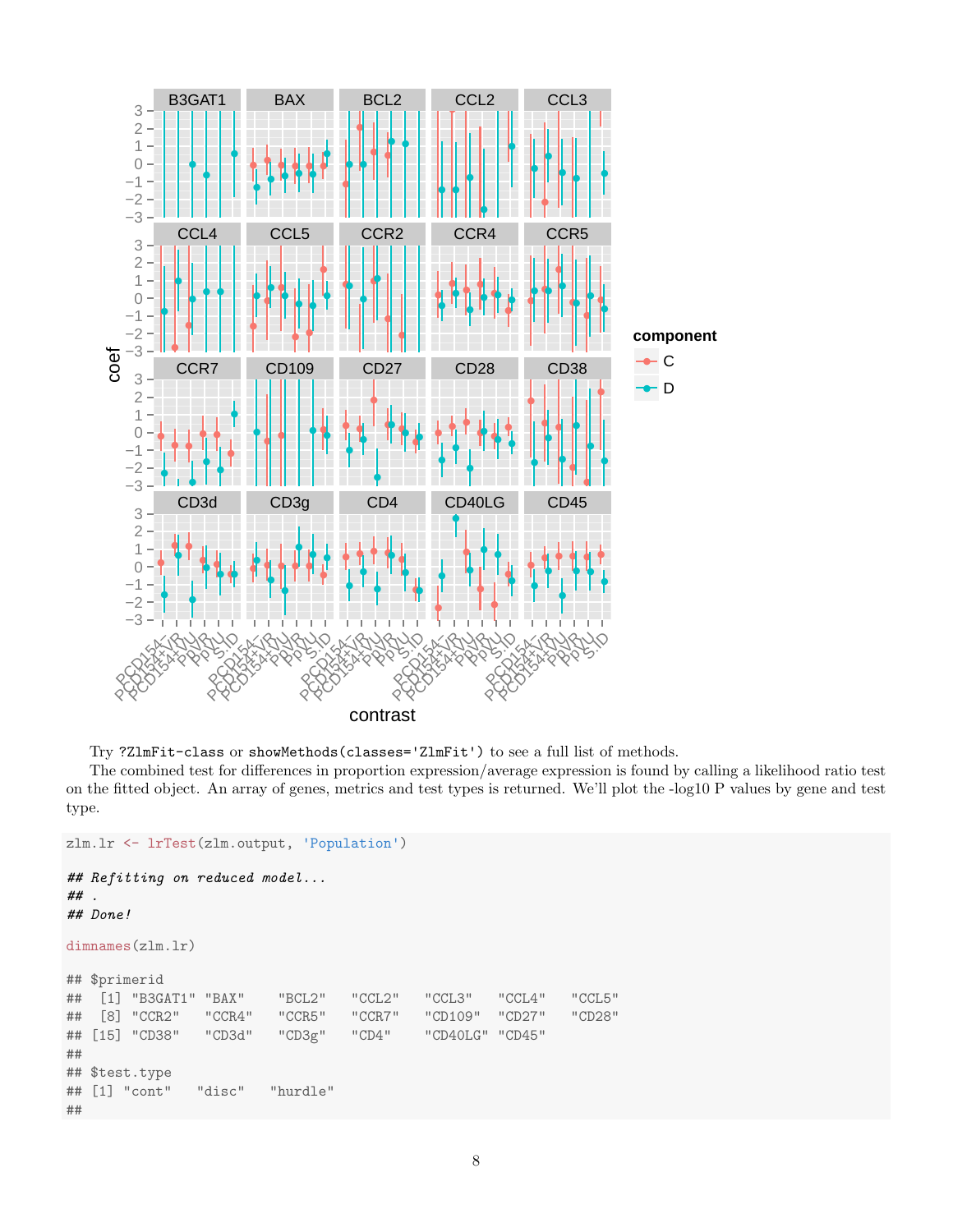```
## $metric
## [1] "lambda" "df" "Pr(>Chisq)"
```

```
pvalue <- ggplot(melt(zlm.lr[,,'Pr(>Chisq)']), aes(x=primerid, y=-log10(value)))+
    geom_bar(stat='identity')+facet_wrap(~test.type) + coord_flip()
print(pvalue)
```


In fact, the zlm framework is quite general, and has wrappers for a variety of modeling functions that accept glm-like arguments to be used, such as mixed models (using lme4) and Bayesian regression models (using arm). Multicore support is offered by setting options(mc.cores=4), or however many cores your system has.

library(lme4)

lmer.output <- zlm.SingleCellAssay(~ Stim.Condition +(1|Subject.ID), vbeta.1,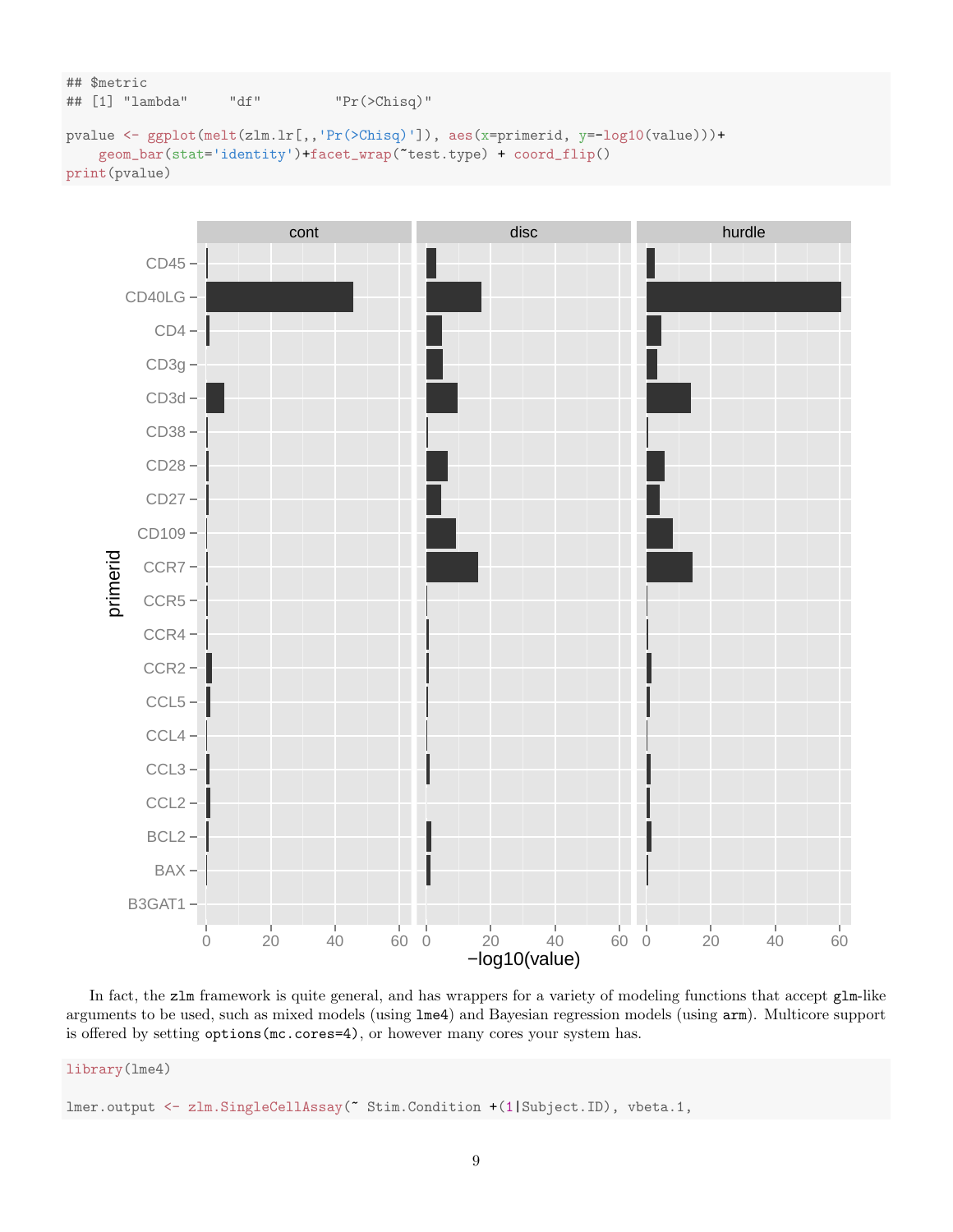#### 2.5 Two-sample Likelihood Ratio Test

Another way to test for differential expression is available through the LRT function, which is analogous to two-sample T tests.

```
##
## Attaching package: 'car'
##
## The following object is masked from 'package:MAST':
##
## logit
two.sample <- LRT(vbeta.1, 'Population', referent='CD154+VbetaResponsive')
car::some(two.sample)
## Population test.type primerid direction lrstat
## 2 CD154-VbetaResponsive comb BAX 1 1.584786
## 12 CD154-VbetaResponsive comb CD109 -1 15.462219
## 18 CD154-VbetaResponsive comb CD4 1 6.623668
## 22 CD154-VbetaUnresponsive comb BAX -1 2.176129
## 63 VbetaResponsive comb BCL2 1 8.161731
## 67 VbetaResponsive comb CCL5 -1 6.355926
## 69 VbetaResponsive comb CCR4 -1 1.730697
## 72 VbetaResponsive comb CD109 -1 21.365997
## 83 VbetaUnresponsive comb BCL2 1 6.241355
## 97 VbetaUnresponsive comb CD3g 1 24.266413
## p.value
## 2 4.527601e-01
## 12 4.389569e-04
## 18 3.644927e-02
## 22 3.368679e-01
## 63 1.689284e-02
## 67 4.167045e-02
## 69 4.209049e-01
## 72 2.293151e-05
## 83 4.412726e-02
## 97 5.377934e-06
```
Here we compare each population (CD154-VbetaResponsive, CD154+VbetaUnresponsive, CD154-VbetaUnresponsive, VbetaResponsive, VbetaUnresponsive) to CD154+VbetaResponsive. The Population column shows which population is being compared, while test.type is comb for the combined normal theory/binomial test. Column primerid gives the gene being tested, direction shows if the comparison group mean is greater (1) or less (-1) than the referent group, and **lrtstat** and **p**. **value** give the test statistic and  $\chi^2$  p-value (two degrees of freedom).

Other options are whether additional information about the tests are returned (returnall=TRUE) and if the testing should be stratified by a character vector naming columns in cData containing grouping variables (groups).

These tests have been subsumed by  $z \ln S \in S$  SingleCellAssay but remain in the package for user convenience.

## 3 Use with single cell RNA-sequencing data

In RNA-sequencing data is essentially no different than qPCR-based single cell gene expression, once it has been aligned and mapped, if one is willing to reduce the experiment to counts or count-like data for a fixed set of genes/features. We assume that suitable tools (eg, SAMseq or TopHat) have been applied to do this.

\*\*More details on convenience functions for RNAseq data\*\*